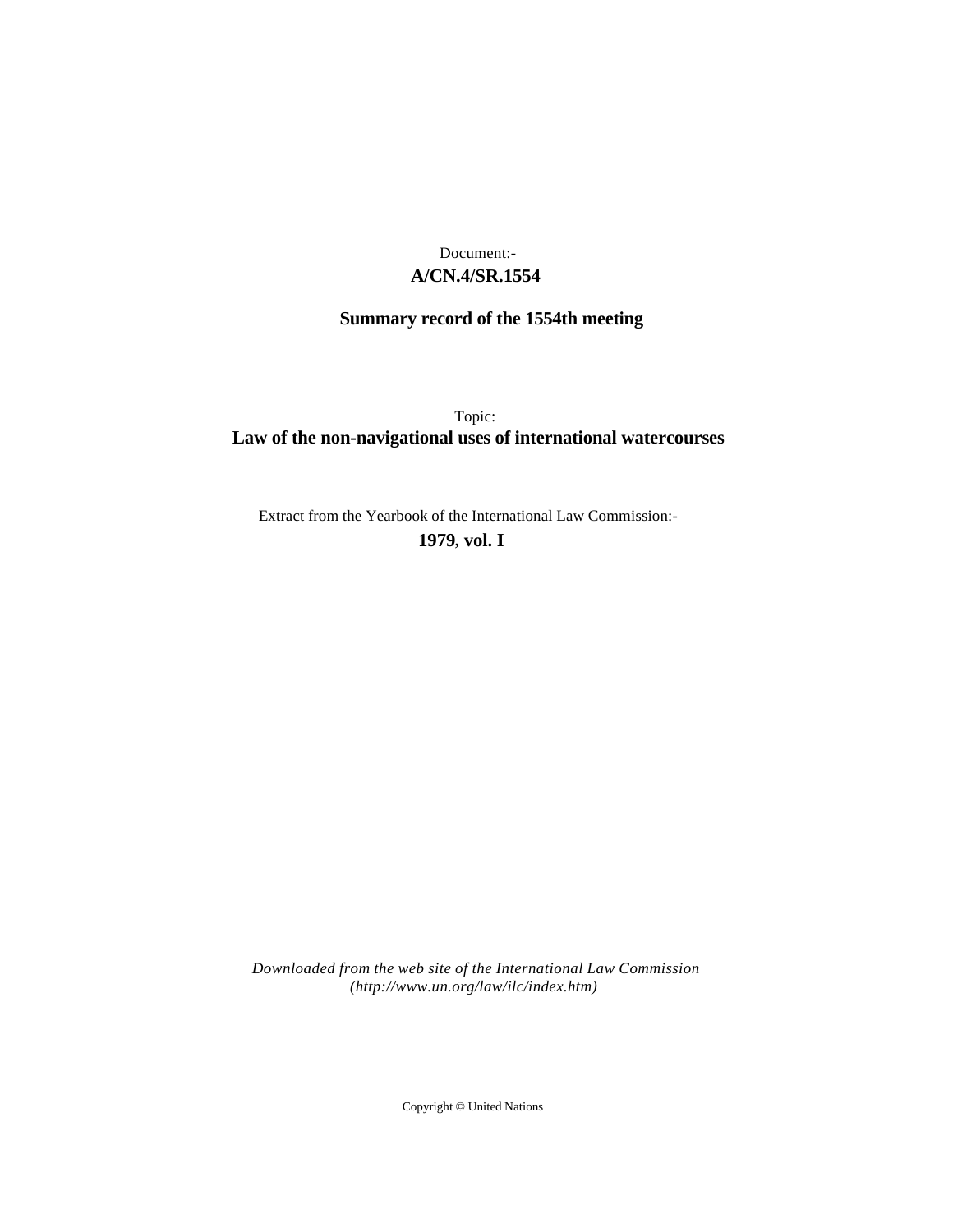# **1554th MEETING**

## *Monday, 18 June 1979, at 3.10 p.m.*

*Chairman:* Mr. Milan SAHOVIC

*Members present:* Mr. Dadzie, Mr. Diaz Gonzalez, Mr. Evensen, Mr. Francis, Mr. Jagota, Mr. Njenga, Mr. Quentin-Baxter, Mr. Riphagen, Mr. Schwebel, Mr. Sucharitkul, Mr. Tabibi, Mr. Tsuruoka, Mr. Ushakov, Sir Francis Vallat, Mr. Verosta.

## The **law** of the non-navigational uses of international watercourses (A/CN.4/320 **and** Corr.l) [Item 5 of the agenda]

#### FIRST REPORT OF THE SPECIAL RAPPORTEUR

1. The CHAIRMAN invited Mr. Schwebel, Special Rapporteur, to introduce his first report on the law of the non-navigational uses of international watercourses (A/CN.4/320 and Corr.l).

2. Mr. SCHWEBEL said that he had approached the topic without preconceived views. Despite its evident scientific and engineering aspects, it had a solid legal content, as illustrated by a large body of State practice and treaties. A study by  $FAO<sup>T</sup>$  listed over 2,000 international legal instruments on water resources, dating from the year 805 to 1977. The multiple international legal problems posed by the use of international watercourses were of the utmost interest and practical importance. Water was as vital for life as air, and it was also a universal substance, moving over, through and under national boundaries. In the particular case, water was subject to depletion and degradation. Demand for water would continue to grow with the upsurge in world population, the spread of industrialization and urbanization, the expansion of agriculture and increasing needs for power. In some cases water supplies could be expanded, but in others they might become polluted or exhausted, or simply be inadequate. If unregulated, water could flood, disrupting the lives of thousands.

3. The problems of fresh water were among the most serious confronting mankind. Its importance in the economic and social development of all countries, and even in the very maintenance of life, could not be overstated. The ecological management of water supply was a crucial issue too.

4. Salt-water problems were essentially international, as were some problems relating to fresh water. The problems of fresh and salt water were interrelated through the hydrologic cycle, the interaction of fresh watercourses and salt water, and the fact that fish were creatures of both. A further connexion might be seen in the important role played by the Commission in the United Nations Conferences on the Law of the Sea. He looked to the Commission, with the wealth of experience it had gained in that process of codification and progressive development, for guidance on the extent to which the present codification process must also respond to physical realities, and the extent to which the product of that process should embody cooperative procedures. Certain provisions of the law of the sea treaty now under negotiation might have a significant bearing on the Commission's work on the non-navigational uses of international watercourses.

5. Not all aspects of water problems were of international concern, and so even the scope of the Commission's mandate, which did not extend to fresh water in general, was a matter of contention. Yet if mankind was to manage its enormous water problems effectively, the international community must progressively develop and codify the appropriate principles of international law, lay down procedures for its application and establish institutions for its continuing development. Such a need had been spelt out in recommendation 92 of the 1977 United Nations Water Conference, held in March  $1977<sup>2</sup>$ 

6. The Commission faced a difficult task in progressively developing and codifying the principles of international law relating to the non-navigational uses of international watercourses, for two main reasons. First, the topographical and political configurations of individual watercourses varied, as did the pattern of their uses. That had led such scholars as Brierly and Sauser-Hall, as cited in paragraph 65 of his report, to doubt the feasibility of a universal law of international watercourses. But the diverse nature and uses of international watercourses should not be exaggerated, for they displayed common characteristics as well. It was for the Commission to prove its ingenuity by striking the necessary balance between the particular and the general which it had advocated in its comments on the topic in the report on its twenty-eighth session.<sup>3</sup> It would probably find that certain principles and procedures were already extant, either lying unarticulated in a large body of State practice or, to some extent, forming part of accepted international law.

7. The second main problem facing the Commission was that, although water was a moving unity, States exercised exclusive jurisdiction over their respective territories. They regarded the water that flowed through, over and under their territories as their own. They were cautious about sharing their waters and reluctant to enter into international obligations in respect of them. At times, some States had even supported the Harmon doctrine, which asserted that international law imposed no obligation upon a State

<sup>&</sup>lt;sup>1</sup> Systematic index of international water resources, treaties, declara*tions, acts and cases by basin,* Legislative Study No. 15 (Rome, FAO, 1978).

<sup>&</sup>lt;sup>2</sup> Report of the United Nations Water Conference (United Nations publication, Sales No. E.77.II.A.12), p. 53.

<sup>3</sup>  *Yearbook... 1976,* vol. II (Part Two), p. 162, document A/ 31/10, para. 164.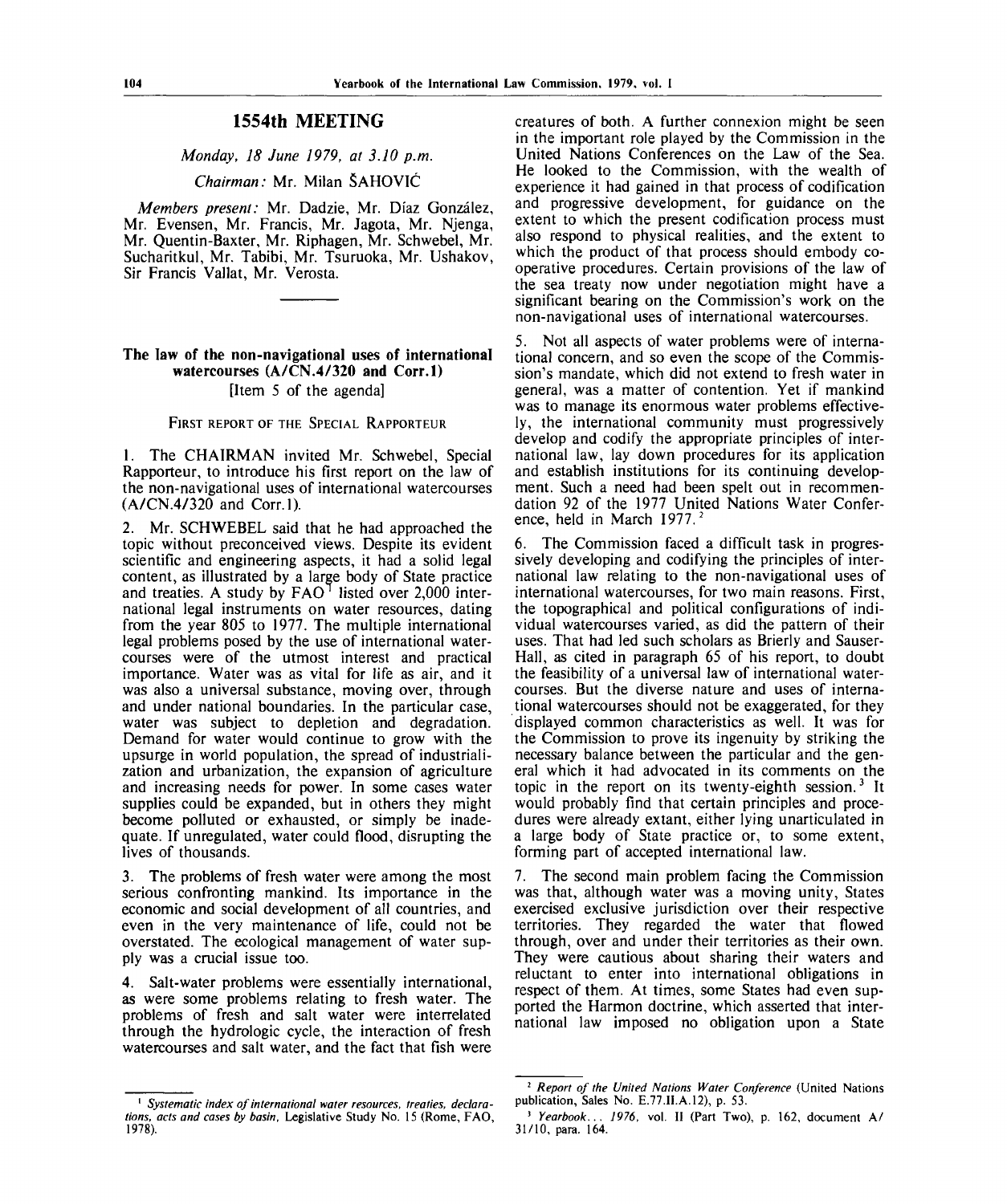towards other States in its exercise of sovereign power over waters within its jurisdiction, even though those waters also flowed through the territory of another State. But the Harmon doctrine was now recognized to be obsolete. It had been repudiated by the United States of America, for instance, and a leading international jurist had severely criticized it, emphasizing that territory not only conferred rights but also imposed obligations on a State.<sup>4</sup> That writer espoused the principles of the community of interests and equality of rights of all riparian States and the duty of a State to prevent substantial injury to the rights of a neighbouring State; along with other modern authorities, he looked to the equitable apportionment of the benefits of the waters of international watercourses.<sup>5</sup>

8. The sensitivity of States with regard to waters found in their territories brought the Commission to the crux of its second main problem: how to define an international watercourse. The replies to the Commis $sions'$  questionnaire  $\delta$  made it clear that a significant number of States rejected the geographical concept of the international drainage basin as being the appropriate basis for the Commission's study, notwithstanding the fact that the waters of a drainage basin interacted to comprise ground as well as surface waters, and the fact that a substantial number of other States—as evidenced by various modern treaties and by bodies such as the Institute of International Law and the International Law Association—regarded the drainage basin as fundamentally characteristic of the international watercourse. The States in question relied on the definition of an international river given in the Final Act of the Congress of Vienna, namely, " a river that separates or traverses the territory of two or more States".<sup>7</sup> But that definition, drawn up when knowledge of the hydrologic cycle was in its infancy, did not meet the needs of the present-day international community, with its unprecedented demands for fresh water. If the Commission relied on such an outdated concept, it would lay itself open to the charge of regressive rather than progressive development of the law.

9. A further argument advanced by a number of States, including major riparian countries, was that a large body of treaties, admittedly dealing mainly with navigation alone, treated international watercourses as contiguous and successive international rivers. Relying once again on the Congress of Vienna definition, which they claimed was generally accepted as customary international law, those States contended that to adopt a drainage basin approach would or could subject large areas of both water and land to international obligations that were not only unacceptable but also unnecessary. A State into which water drained from a foreign part of the basin need complain only if the quantity or properties of the water actually were adversely affected by activities in that part of the basin; there was no certainty that such was the case. The arbitral award in the *Lac Lanoux* case<sup>8</sup> had been cited in support of that contention.

10. Between the positions of States which either espoused or rejected the drainage basin view were other approaches. One was that the international watercourse should be defined in terms of the river basin, namely, the river and its tributaries, excluding groundwater. That concept had much to commend it, and had been supported by the previous Special Rapporteur for the topic.<sup>9</sup> Another approach, discernible from the replies of countries such as Canada, France and Nicaragua, was to accept contiguous and successive international rivers as a minimum working definition, but to supplement it by the concept of the drainage basin in respect of specific uses or abuses of water. Yet another approach was that of States which objected to any obligation being imposed on them through a definition based on the drainage basin, but would not necessarily object to the idea of obligations that they could enter into freely regarding a specific drainage basin. That was a pursuasive point, well put in the Polish reply, and the Commission might wish to pursue it. The draft articles had been so cast that advantage could be taken of that approach.

11. A further possibility was to provide States with a kind of framework convention supplemented by additional articles stipulating how they could undertake specific obligations relating to a particular watercourse, and to combine that with an optional clause whereby States parties to the convention could define the scope of their watercourse obligations under the convention by reference either to successive and contiguous international rivers, lakes and canals, or to the foregoing plus their tributaries, including tributaries found wholly in the territory of one State, namely, the river system, or to the foregoing plus groundwater, namely, the drainage basin. At all events, the Commission must fully heed the differences of opinion among States about taking the concept of the drainage basin as the foundation for its work, which would be to no avail if its draft articles failed to attract support from a significant group of riparians. There were many other areas on which States could agree, and in any case the Commission had decided at its twenty-eighth session that it would proceed without tackling the definition question at the outset.<sup>10</sup>

<sup>4</sup> E. Jimenez de Arechaga, "International law in the past third of a century", *Recueil des cours de I'Academie de droit international de La Haye, 1978-1* (Alphen aan den Rijn, Sijthoff and Noordhoff, 1979), vol. 159, p. 192.

<sup>5</sup>  *Ibid.,* pp. 192-200.

<sup>6</sup> See *Yearbook... 1976,* vol. II (Part One), pp. 147 *et seq,* document A/CN.4/294 and Add.l; and *Yearbook... 1978.* vol. II (Part One), document A/CN.4/314.

<sup>7</sup> See A/CN.4/320, para. 43.

<sup>8</sup> See United Nations, *Reports of International Arbitral Awards,* vol. **XII** (United Nations publication, Sales No. 63.V.3), p. 281.

<sup>9</sup> See A/CN.4/320, para. 47.

<sup>10</sup>  *Yearbook... 1976,* vol. II (Part Two), p. 162, document A/ 31/10, para. 164.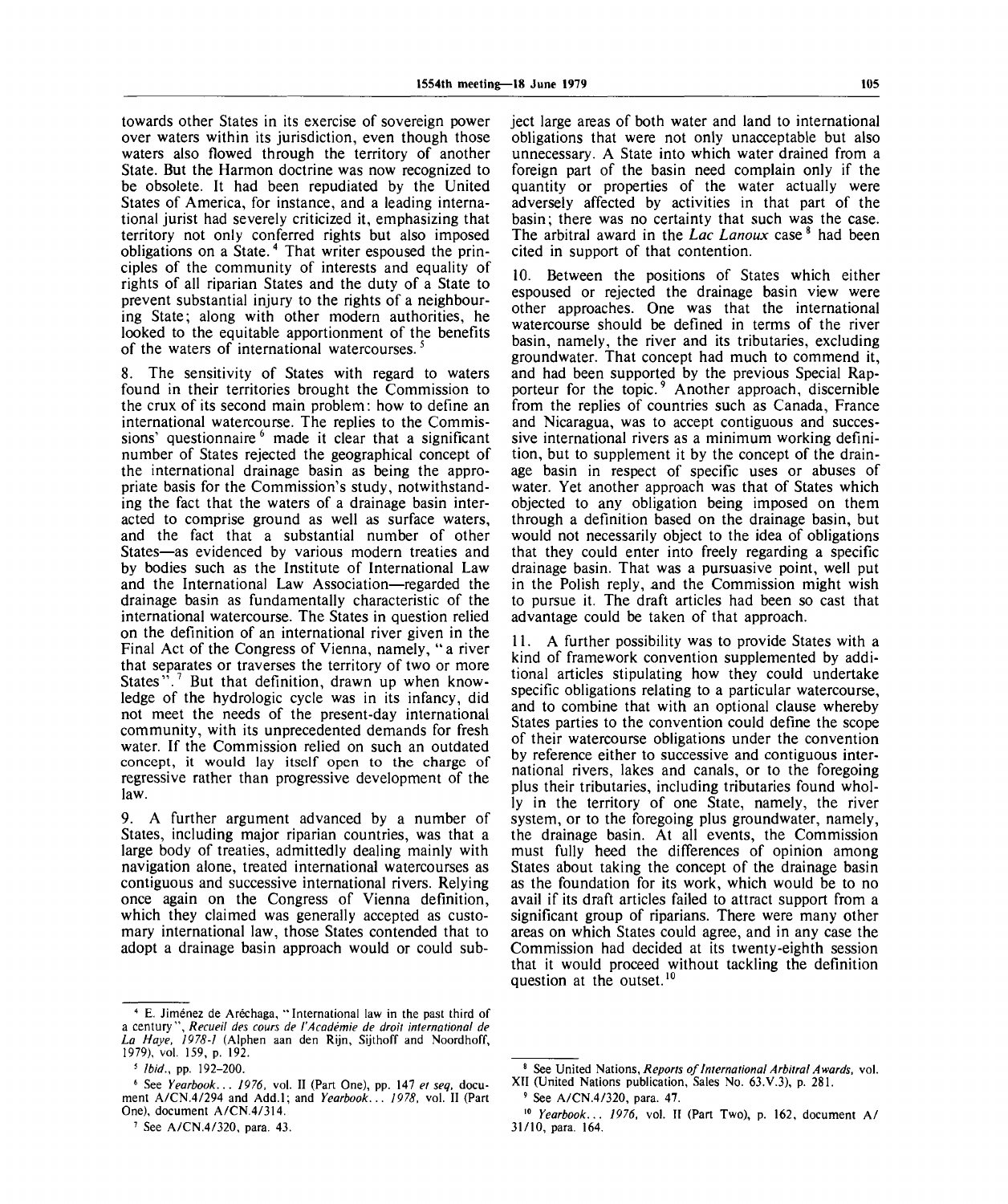12. Turning to the report itself, he said that its purpose was to set out a conceptual and tactical framework for dealing with the law of the non-navigational uses of international watercourses, but not to deal with the substance of that law except in connexion with draft articles 8, 9 and 10, relating to data. If the basic approach of the report and draft articles were found acceptable, further articles might be prepared on the categories of uses of international watercourses; on specialized questions such as flood control, erosion, sedimentation, salt water intrusion, coastal waters and estuaries, and possibly drought; on interrelationship and priorities among categories of uses; and on the interrelationships between questions such as flood control and erosion and between specific uses such as irrigation and specialized problems like erosion. Pollution might be dealt with in connexion with particular uses. General principles of the law of international watercourses should find their place, but they would be best addressed and derived from prior consideration of particular uses.

13. The Commission would have to consider institutional arrangements for the co-operative use of international watercourses and provisions for the settlement of disputes. With regard to institutional arrangements, it might seek the views of the interested institutions; reactions to the present and subsequent reports might usefully be sought from bodies such as the international river commissions, international banks, like the World Bank and the Inter-American Development Bank, and such United Nations or regional institutions as UNDP, ESCAP, ECE and OECD. A promising study on the operations of international river commissions was in course of preparation under the auspices of a Canadian foundation.

14. Dealing with chapter I of his report, he said that civilization had initially grown up around rivers like the Nile, the Tigris, the Euphrates, the Indus, the Yellow River and the rivers of Persia and Peru. Important areas of water law had been developed by ancient civilizations and their considerable efforts to regulate rivers had been widely successful. Not until the seventeenth and eighteenth centuries, however, had man begun to understand the hydrologic cycle, and it had taken modern science to demonstrate fully the relationship between surface and groundwater and the unity of the drainage basin.

15. Paragraphs 8-31 of the report outlined some of the salient characteristics of water with a view to providing the basis for a scientifically informed approach by the Commission to the problems of international watercourses. The draft articles must respond to the physical realities of fresh water, and therefore the Commission should know what those realities were. It would need technical advice, but the basic facts were set forth in standard works, quotations from which he had cited in the report.

16. Paragraphs 9-21 of the report summarized the hydrologic cycle, which was the process whereby water fell from the atmosphere to the earth, ultimately returned to the atmosphere and then fell again as

precipitation. According to scientific estimates, the water in the atmosphere was released to the earth and replaced once in every 12 days. The cycle was maintained in a variety of ways: water could be absorbed into the earth, eventually merging with groundwater; it could be channelled into streams or rivers; or it could return to the atmosphere through transpiration or evaporation. It replenished surface streams and lakes by falling directly upon a watercourse, by travelling over or through the soil as run-off, or by percolating into the earth until it reached groundwater. Groundwater was found beneath the earth, retained by layers of impermeable bedrock, and was normally characterized by a slow, steady flow. The role of the watercourse in the hydrologic cycle was to channel surface water and groundwater to the sea. Surface runoff was the most visible course of moisture for watercourses, but it was less important than groundwater, which was believed to constitute some 97 per cent of the water on earth, excluding oceans, ice-caps and glaciers; if groundwater were to cease moving, the quantity of water in watercourses would be drastically reduced. As explained further in paragraph 21 of the report, there was a compelling case for including groundwater as well as surface water in the scope of the international watercourses to be considered by the Commission. Processes of evaporation, aeration, filtration and dilution enabled water to cleanse itself. Individual watercourses were marked by differences in quantity, quality and rate of flow and registered seasonal variations.

17. The international consequences of the physical characteristics of water were clear: first, water was not confined within political boundaries and, secondly, its nature was to transmit to one region changes occurring in another. The extent of the transnational impact of water had already been described in a United Nations study.<sup>11</sup>

18. Chapter I of the report thus laid the scientific basis for the Commission's consideration of the topic, it emphasized the first main point requiring the Commission's attention, namely, the contrast between the common characteristics and the diversity of watercourses, but at the same time it looked ahead to the second, namely, the definition of an international watercourse. Chapter II dealt specifically with that second problem. States had been asked whether the concept of the drainage basin was the appropriate basis for a study of the legal aspects of the uses and pollution of international watercourses. Although hydrologic facts appeared to favour the drainage basin approach, some States took the classical view that an international watercourse was a river that separated or traversed the territory of two or more States. A refined form of the drainage basin concept known to water

<sup>&</sup>lt;sup>11</sup> See United Nations, Management of international water re*sources: institutional and legal aspects*—*Report of the Panel of Experts on the legal and institutional aspects of international water resources development,* Natural Resources/Water Series No. 1 (United Nations publication, Sales No. E.75.II.A.2), paras. 21 and 22.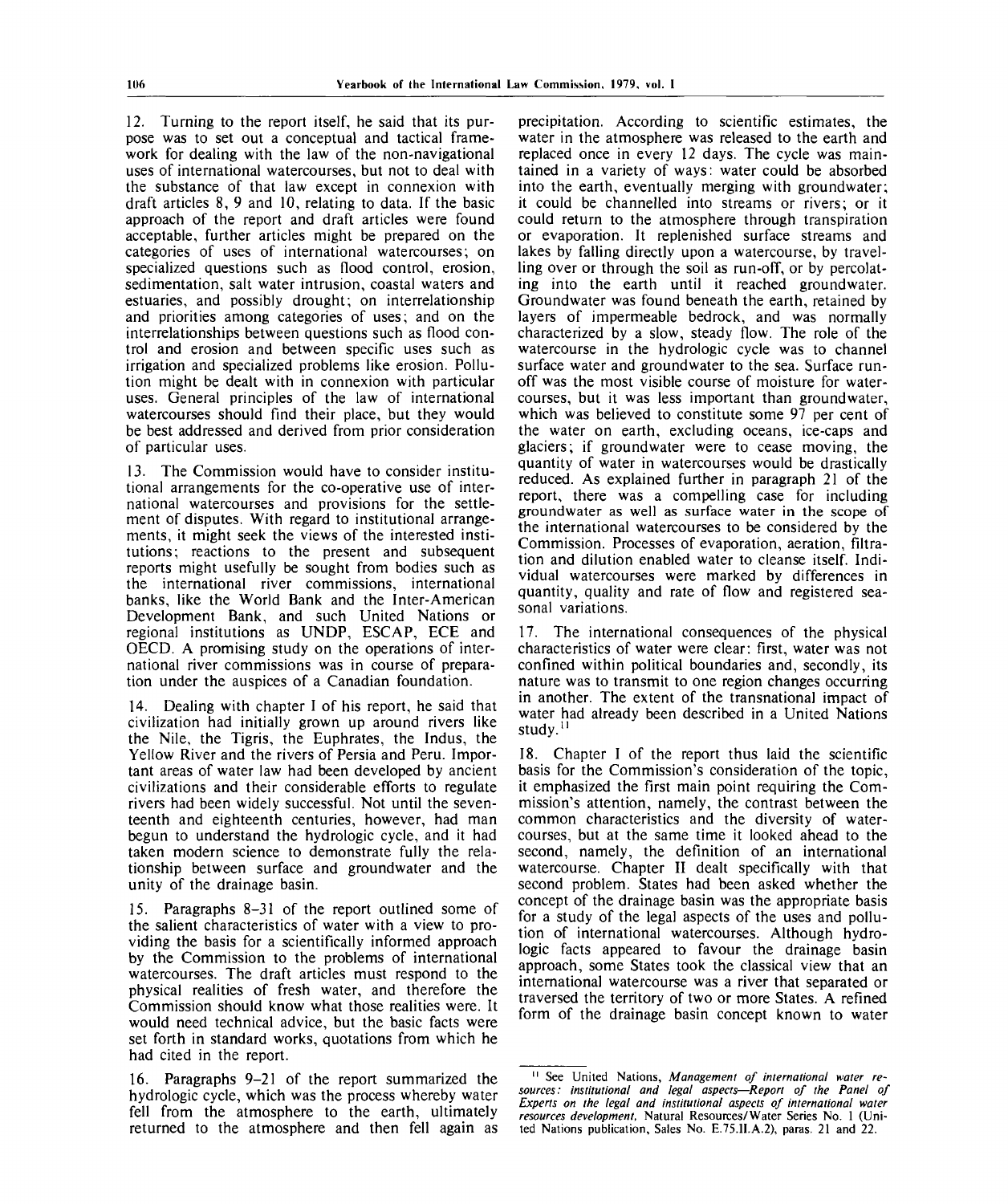specialists as the " international water resources system " took account of the fundamental role of water in the atmosphere and the effect on water supplies of weather modification activities. However, the report did not examine that idea, and stayed within the confines of the Commission's earlier consideration of the matter.

19. He would be grateful for the Commission's views on his understanding of the scientific facts relating to the extent of international watercourses, and also on the Asian-African Legal Consultative Committee's draft proposals on the law of international rivers.<sup>12</sup> Those proposals incorporated the definition of an international drainage basin given in the Helsinki Rules on the Uses of Waters of International Rivers, adopted by the International Law Association in 1966.<sup>13</sup> He hoped the Commission would give due weight to the Helsinki Rules, which applied the concept of the international drainage basin, and to the principles concerning utilization of non-maritime international waters formulated in 1961 by the Institut de droit international.<sup>14</sup> He likewise hoped the Commission would fully heed the fact that the drainage basin concept was embodied in a number of modern treaties, including the Treaty for Amazonian Co-operation,<sup>15</sup> the Act regarding navigation and economic co-operation between the States of the Niger basin,<sup>16</sup> the Convention relating to the general development of the Senegal river basin, $17$  the Mekong basin Treaty<sup>18</sup> and the Treaty between China and the Soviet Union on the Argun and Amur rivers.<sup>19</sup>

20. The Commission would however realize from what he had said earlier, and from paragraph 55 of his report, that he had felt bound to take account in his draft not only of the divided views of States on what constituted an international watercourse but also of the Commission's decision at its twenty-eighth session to defer the question of a definition of an international watercourse. **20**

21. Nevertheless, he had thought it advisable to propose in chapter II of the report an initial article on the scope of the draft, for a number of reasons. In the first place, the history of the topic revealed the existence of

<sup>20</sup> See Yearbook... 1976, vol. II (Part Two), p. 162, document A/31/10, para. 164.

significant differences among States on that point. Failure to establish a common point of departure would therefore impede the development of a coherent body of rules. Secondly, a statement indicating that the draft articles would deal with international watercourses, even though that term was not defined, would make it clear that rain, water in the oceans, clouds, fog, snowfall and hail were excluded. The formulation of paragraph 1 of the opening article took account of certain problems related to water use, and in doing so reflected suggestions made by States in their replies to the Commission's questionnaire. The article might be expanded to deal with the effect of international watercourses on estuaries and coastal waters, perhaps along lines compatible with allied provisions of the articles on the law of the sea. An article on the scope of the draft was also needed to establish that it was the fact of water use and not the person of the user that would bring the draft articles into play, as explained in paragraph 59 of the report.

22. Draft article 1 opened with a reference to "uses" rather than "non-navigational uses", because the replies of States to the Commission's questionnaire had rightly indicated that the draft articles must take account of interactions between non-navigational uses and navigation. Navigational requirements affected the quantity and quality of water available for other uses. That was the basis for the terms of paragraph 2 of the article.

23. Chapter III of the report grappled squarely with the Commission's first main problem, that of the diversity of watercourses. The general rules drafted in that connexion by the Institut de droit international and the International Law Association, particularly the latter's Helsinki Rules, were discussed in the report (paras. 66-84) for the sole purpose, at the present stage, of illustrating that such general rules might have to be supplemented by rules tailored to a particular watercourse. The Commission had already recognized that at its twenty-eighth session.<sup>21</sup>

24. In paragraphs 86 *et seq.,* the report reviewed the first modern treaty which implemented the concept of watercourse development on the basis of the basin, namely, the Convention relating to the development of hydraulic power affecting more than one State (Geneva,  $1923$ ).<sup>22</sup> That Convention was of particular interest in that it contemplated further agreements to be entered into by States jointly concerned in the development of hydraulic power, agreements that could be termed "implementing" or "user" or "system" agreements, which would give pointed obligation to the general commitments under the Convention and might deal with any of the eight subjects enumerated in paragraph 89 of his report. Supplementary agreements of that kind concerning specific uses of particular watercourses could complement articles setting forth general principles in regard to international

21  *Ibid.*

<sup>12</sup> Asian-African Legal Consultative Committee, *Report of the Twelfth Session, held in Colombo from 18th to 27th January 1971* (New Delhi, 1972), chap. IV, annex 1.

<sup>13</sup> See A/CN.4/320, para. 34.

<sup>14</sup>  *Annuaire de I'lnstitut de droit international, 1961* (Basel), vol. 49, t. II, pp. 370-372.

<sup>15</sup> American Society of International Law, *International Legal Materials* (Washington, D.C.), vol. XVII, No. 5, September 1978, p. 1045.

<sup>16</sup> See A/CN.4/320, para. 98.

<sup>17</sup> See *Yearbook... 1976,* vol. 11 (Part One), p. 188, document A/CN.4/295, para. 33.

<sup>&</sup>lt;sup>18</sup> Legislative texts and treaty provisions concerning the utilization of *international rivers for other purposes than navigation* (United Nations publication, Sales No. 63.V.4), p. 267.

<sup>19</sup>  *Ibid.,* p. 280.

*<sup>22</sup>* See A/CN.4/320, para. 86.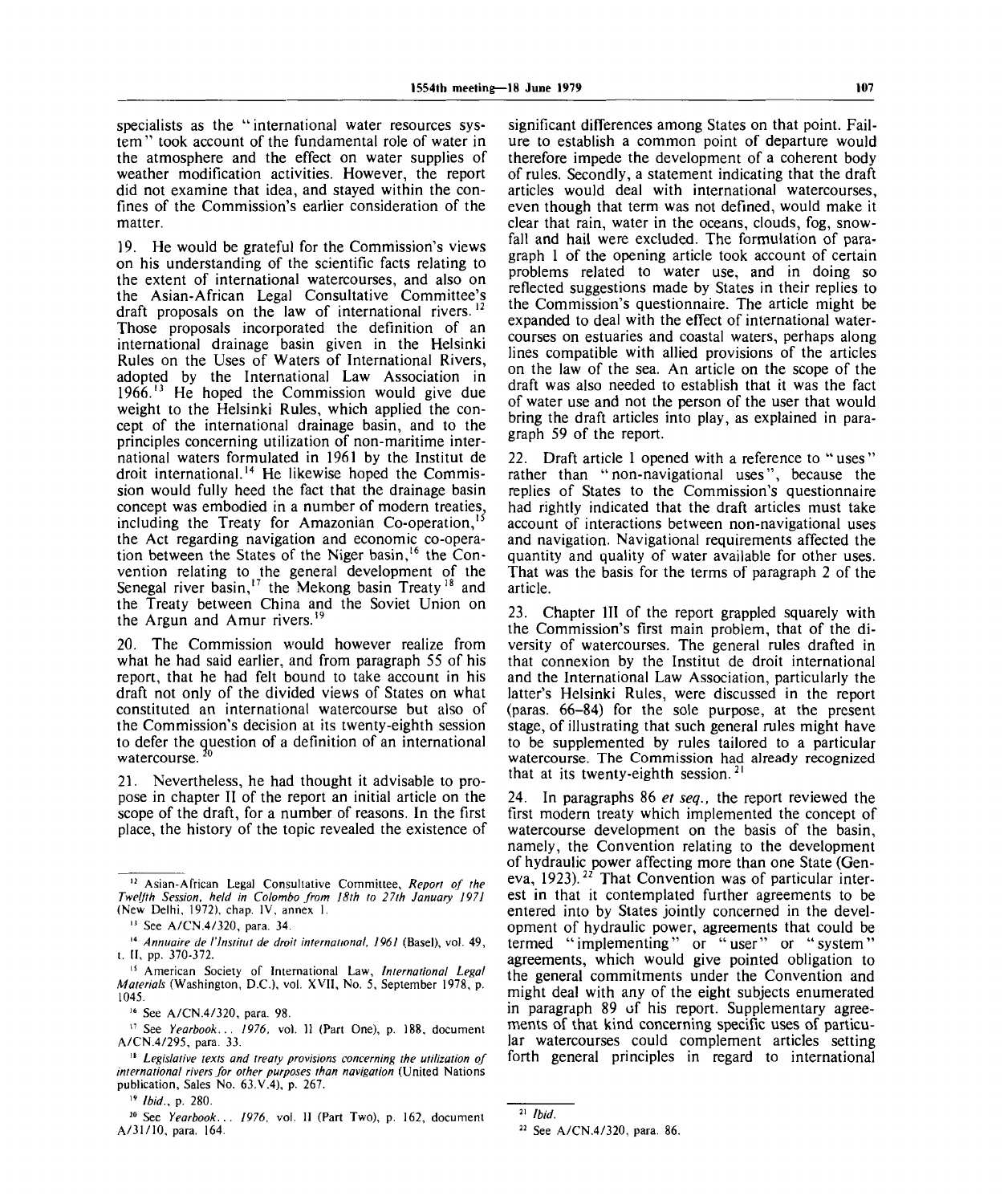watercourses. With that in mind—in other words, blending the approach of the Helsinki Rules and the principles formulated by the Institut de droit international with that of the 1923 Geneva Convention, without prejudice to whether the question at issue was rivers, river systems or drainage basins—he had proposed draft articles 2, 3 and 4 as a solution to the major problem of the diversity of watercourses.

25. In article 2, the words "State which contributes to " meant a State from which water of an international watercourse derived; the question whether it derived from surface waters alone or from groundwater as well was not answered, nor was the question which surface waters were dealt with, in other words, whether tributaries were involved. The phrase "a State which... makes use of water of an international watercourse" also referred to the inhabitants, both individuals and legal entities, of that State. The expression "user State" had been adopted because it was neutral in terms of the scope of the draft articles, although in his view a better term would be "system State", indicating that States concerned in an international watercourse were involved in an interconnected system. Still better might be the expression "basin State", which would connote basin-wide regulation of international watercourses. He hoped the Commission would see its way to using one of those two latter terms.

26. Article 3 laid down a straightforward proposition which, if need be, could be elaborated in subsequent draft articles.

27. Article 4, which did not purport to be exhaustive, gave three fundamental definitions. A State could become a party to the articles provided it was a user State, as defined in article 2, but that would exclude States which did not both contribute to and make use of an international watercourse. Possibly, therefore, article 2 should be redrafted to read:

" For the purposes of these articles, a State which contributes to or makes use of, or which contributes to and makes use of water of, an international watercourse shall be termed a user State."

But even if that broader formulation were used, States which neither contributed to nor made use of the water of any watercourse could not become parties to the articles, and it might be desirable to have as many members of the international community as possible lend their support to an instrument of codification. It would be seen from article 4 that a "contracting State" was free to adhere to the general and residual principles and procedures of the articles without entering into the more specific obligations entailed under a user agreement.

28. With regard to the term "co-operating State", it could normally be assumed that, if a user State were prepared to become party to a user agreement, as defined in the draft articles, it would also be prepared to be a party to the articles, since an agreement could be considered a user agreement under the articles only if it were linked with them, as provided in draft article 5. If, however, a user State preferred to act only in the

context of a specific international watercourse, there should be no objection to allowing it to become a party to a user agreement, subject to two qualifications; first, there must be one or more other user States parties both to the articles and to the user agreement to ensure that the user agreement was entered into within the framework of the articles; secondly, the user agreement should reinforce the basic, if residual, principles of the articles by stipulating that they were applicable to the relations of the parties to the user agreement in regard to matters not regulated under the user agreement. Draft articles 5 and 6 had been prepared in the light of those considerations, which were explained more fully in paragraphs 92-101 of the report. Perhaps the words "and shall so provide" should be added at the end of article 6, paragraph 1, *ex abundant! cautela.*

29. Paragraph 2 of article 6, in keeping with the Commission's intention that the draft articles should be residual in scope, afforded the parties to a user agreement the possibility of varying the obligations contained in the articles for their particular purposes. A different approach would be to require the parties to a user agreement concluded within the framework of the articles to apply the principles and procedures set out in the articles, regardless of the provisions of the user agreement. Although that might strengthen the effect of the articles, it might also dissuade user States from entering into user agreements within the framework of the articles, and it would have the effect of imposing on States not parties to the articles obligations to which they had not agreed contractually. It might even be desirable for the States on a particular international watercourse to contract in terms that did not conform to those of the articles. The Commission would realize that the draft did not deprive such States of the possibility of concluding among themselves user agreements not related to the articles. All article 5 signified was that a user agreement would not be such for the purposes of the articles unless at least one party to the agreement was also a party to the articles. Under article 6, such a user agreement would be entered into within the framework of the articles, which would then apply residually to the user States not parties to the articles. Naturally, the articles would not apply to user agreements concluded completely outside their ambit.

30. Article 7 was the last of the articles pertaining to the question of reconciling the need for general principles with the diversity of watercourses. At first sight, the small number of ratifications or accessions required might seem surprising, for quite rightly the conventions based on draft articles approved by the Commission had generally stipulated a substantial number of ratifications or accessions for their entry into force. Article 7, however, was designed to bring the articles into force for a particular international watercourse, and not in regard to all the parties to the articles. In dealing with international watercourses, the Commission was treating a novel situation: it was seeking to establish worldwide principles and procedures of a residual character which, if they were to be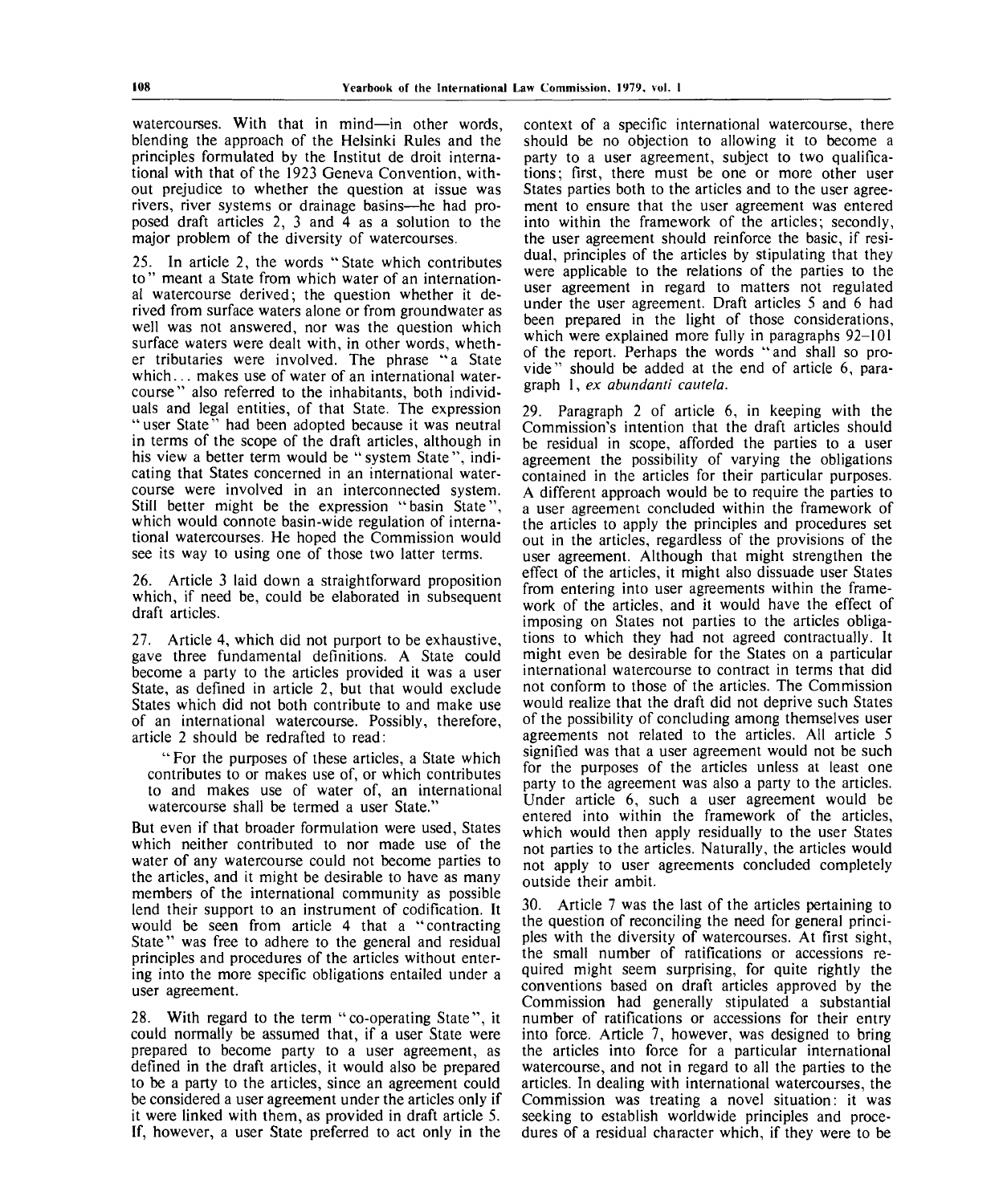effective, must operate within the confines of each individual watercourse. In such a situation, safety in numbers was not a workable principle; the articles, even with 35 or more accessions, but without a provision such as article 7, would have no practical impact if no two of the 35 acceding States were on the same watercourse. That had essentially been the fate of the 1923 Geneva Convention he had mentioned earlier. He had explained the position more fully in paragraphs 102-109 of the report. In particular, the thought that the contents of paragraphs 108 and 109 justified his taking such a low number of States as two for the purpose of bringing the articles into force for a particular watercourse. As noted in paragraph 110, the question whether the articles should contain a provision concerning their general entry into force might be deferred.

31. The Commission might by now consider that the scheme of the draft did through the back door what it avoided doing through the front, in other words, that in effect it adopted the drainage basin approach even though his report and his present introduction did not admit it. His plea to that charge would be that he was not necessarily guilty. First, the draft articles spoke not of basins but of international watercourses. Secondly, hydrologists, engineers and the consultants who had prepared studies for the United Nations Secretariat thought in terms of the drainage basin; thus references to their work could hardly avoid that concept. Thirdly, he did not believe that the articles as they stood required a commitment by the Commission to one approach or another.

32. That conclusion could be illustrated by an example of the use of an optional clause, a possibility he had mentioned earlier. Let it be assumed that there were three States lying on the waters of a drainage basin through which ran the Sinuous river. State A was traversed by a section of the river. State B was traversed by a section of the river and also by tributaries of it that were located exclusively within State B's territory. State C gave rise to groundwater that percolated into State B and then flowed, via tributaries, into the Sinuous river itself. State C was not a riparian State, but it was a basin State. If States A, B and C all adopted the drainage basin approach and all wished to be parties to the articles, or to a user agreement entered into within the framework of the articles, or both, all three could so opt. The articles would enter into force for the Sinuous river and be binding on States A, B and C. Alternatively, if State A, taking a riparian approach, wished to enter into relations under the articles and a user agreement with State B, it might specify, under the optional clause, that it regarded the articles and the user agreement as applicable only to riparians. Having so specified, its relations would be only with State B, provided that State B accepted State A's terms. In that event, there would be a treaty relationship between States A and B and, pursuant to article 7, the articles would enter into force between them in respect of the Sinuous river watercourse. However, State B might take the same approach as State A vis-a-vis State C, namely, the riparian approach. If it did so, State C could not become a party to the articles in respect of that watercourse. On the other hand, State B could say that it was willing to apply the articles, and for that matter another user agreement, to its relations with State C, the non-riparian basin neighbour, and to include tributaries and groundwater flowing into the Sinuous river. In that event, a treaty relationship would arise between States B and C.

33. In his opinion, such an approach was consonant with the Vienna Convention on the Law of Treaties,  $23$ but it might present considerable complexity and would require close examination. He did not necessarily recommend the use of an optional clause, and merely wished to point out that the draft did not prejudge the question what definitional approach should be adopted.

34. Chapter IV of the report was important for two reasons. First, the draft articles it proposed set out substantive obligations to be undertaken by contracting States and also provided that those States might assume further such obligations through user agreements. Moreover, room was left for co-operating States to assume data collection and exchange obligations. The obligations of that kind assumed by a co-operating State and a contracting State under a user agreement might be wider than the minimum data collection and exchange obligations undertaken by a contracting State under the articles. Secondly, the obligations in articles 8 to 10 were substantive; as stressed in paragraph 131 of the United Nations study already  $\frac{1}{2}$  cited,  $\frac{24}{4}$  data collection and exchange were vital to the regulation of international watercourses, and thus to any meaningful international law on the subject.

35. A significant number of treaties contained provisions on the collection and exchange of water information as basic principles. Commissions formed to administer river regimes, such as the Danube Commission, the Central Commission for the Navigation of the Rhine and the International Joint Commission on Pollution of Lake Erie, Lake Ontario and the International Section of the St. Lawrence River, performed a vital data collection function. International declarations and resolutions also acknowledged the importance of data collection, among them the Charter of Economic Rights and Duties of States<sup>25</sup> (article 3). recommendation 51 adopted by the United Nations  $\frac{1}{20}$  Conference on the Human Environment<sup>26</sup> and the draft principles of conduct in the field of the environment for the guidance of States in the conservation and harmonious utilization of natural resources shared

<sup>&</sup>lt;sup>23</sup> Official Records of the United Nations Conference on the Law of *Treaties, Documents of the Conference* (United Nations publication. Sales No. E.70.V.5), p. 287. The Convention is hereinafter referred to as the "Vienna Convention".

<sup>24</sup> See foot-note 11 above.

<sup>&</sup>lt;sup>25</sup> General Assembly resolution 3281 (XXIX).

<sup>&</sup>lt;sup>26</sup> Report of the United Nations Conference on the Human Environ*ment, Stockholm, 5-16 June 1972* (United Nations publication, Sales No. E.73.II.A.14), Part One, chap. II, sect. B.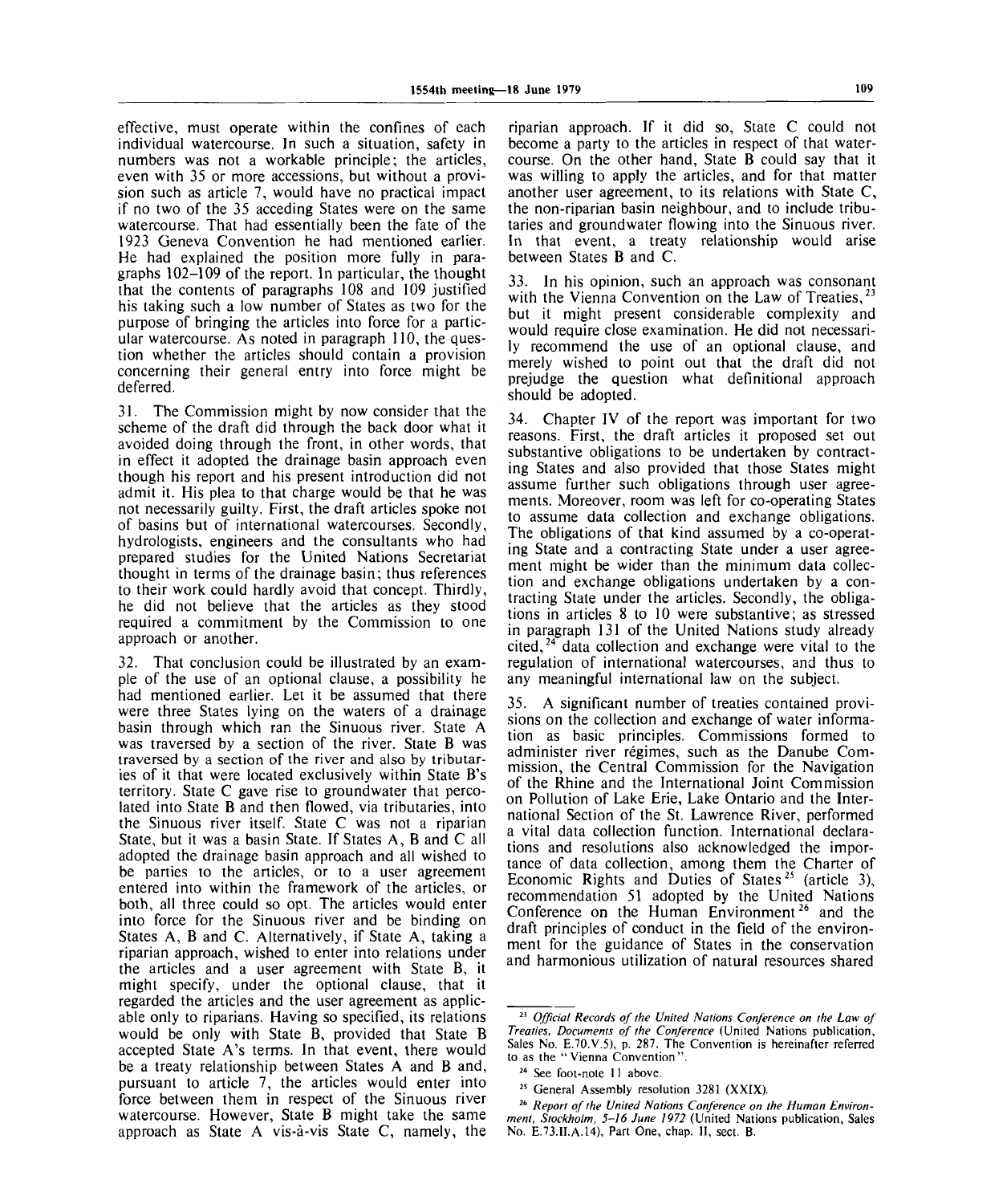by two or more States, approved in 1978 by the UNEP Intergovernmental Working Group of Experts on natural resources shared by two or more States.<sup>27</sup> State practice and declarations by international organs supporting an obligation to collect and exchange data on international watercourses were so substantial that some observers had concluded that a rule of international law to that effect had already emerged. A pertinent statement in that regard had recently been made by Mr. Erik Suy, the Legal Counsel, in an article written in a private capacity.<sup>28</sup>

36. Articles 8 and 9 took account of the potential variation in the quantity of data required for a particular watercourse. Article 8, paragraph 1, required the collection of a minimum amount of information common to all watercourses. In view of his limited technical knowledge of the subject, however, he had not attempted precise delineation of the elements pertinent to data collection. The blanks in article 8, and also the blank in article 9, paragraph 1, illustrated the Commission's need for expert advice. Article 8, paragraph 2, contained no more than a "best efforts" obligation, because of the diversity in the pertinent methods and resources of States. Paragraph 3 related to the special problem posed by water quality and other data. The need for water quality information was undeniable, but the desirability of establishing uniform, universal requirements might be questioned. The collection of water quality data was a matter on which user agreements could be of particular value.

37. Article 9, paragraph 1, dealt with the sharing of data collected pursuant to paragraphs 1 and 2 of article 8. Contracting States ought perhaps to be obliged to share that minimum information not only with other contracting States and co-operating States but also with non-contracting States as well, or even with all States that wished to have it, but such a provision, among other drawbacks, would lessen the incentive for States to become parties to the articles and to user agreements entered into within the framework of the articles.

38. Paragraph 2 of article 9 called only for "best efforts" in relation to the supply of data other than the minimum data. The Commission would note that it imposed an obligation on co-operating States, even though by definition they were not parties to the articles. It obviously was desirable that a co-operating State should likewise be under a " best efforts " obligation to collect and provide the data covered by article 8, paragraph 1, as well. He envisaged that co-operating States would undertake both obligations through the medium of user agreements concluded within the framework of the articles. The articles concerning data collection, exchange and costs might need reworking in order to express that situation more clearly. Article 10, dealing with costs of data collection and exchange, was self-explanatory.

39. It was plain that the Commission could not yet deal with the draft articles, still less dispose of them. However, he hoped the Commission would indicate whether or not it believed that his basic approach made sense. He also hoped it would be possible to discuss the articles later in the session.

40. The CHAIRMAN congratulated the Special Rapporteur on his first report, which dealt with a complex subject requiring much reflection on the part of the Commission. He hoped that even at the present stage the Commission would be able to indicate its basic views on the subject and so assist the Special Rapporteur in his further work on the topic.

41. Mr. RIPHAGEN said it was abundantly clear from the Special Rapporteur's lucid and detailed report that, as a result of modern scientific knowledge and technology, the international system of dividing the whole human environment into separate so-called territories of separate so-called sovereign States was in many respects outdated. That was particularly true in the case of water, whether sea or fresh water, for it was in constant movement. It could rightly be said to be characteristic of the territories of States that they were not watertight compartments. Even human movements across international boundaries, although States could prevent them physically or legislate against them through the exercise of sovereign powers, were considered under international law to be the object of rules that limited such restrictions. Those rules resulted *from jus communicationis,* which, although some writers claimed that it did not exist, none the less underpinned many rules of positive international law. The system of division of the world among States must therefore be complemented by a system of co-operation among States in respect of the natural paths of communication considered to form part of their separate territories.

42. A set of rules of international law concerning the non-navigational uses of international watercourses was a necessity, and such rules implied limitations on the sovereignty of States over their territories. Many pertinent international rules already existed, although they were mostly conventional rules relating in the main to specific uses of particular watercourses, and more particularly to navigational uses of the watercourses that were termed international rivers. However, the conventions in question included rules on other uses of territory, such as the building of bridges wholly within the territory of one State across the river in question, or the construction of other installations that were outside the actual river but nevertheless affected its navigational uses. International rules also dealt with the impact of the navigational uses of rivers on other matters; for instance, to prevent pollution, there were rules relating to the construction and design of vessels carrying dangerous goods. Hence the subject called for a broad approach, not only to the scope of the uses of water and watercourses but also to natural phenomena such as floods, erosion, sedimentation and salt-water

<sup>27</sup> UNEP/GC.6/17.

<sup>&</sup>lt;sup>28</sup> E. Suy, "Innovations in international law-making processes", *The International Law and Policy of Human Welfare,* eds. R. St. John MacDonald, D. M. Johnston and G. L. Morris (Alphen aan den Rijn, Sijthoff and Noordhoff, 1978), p. 187.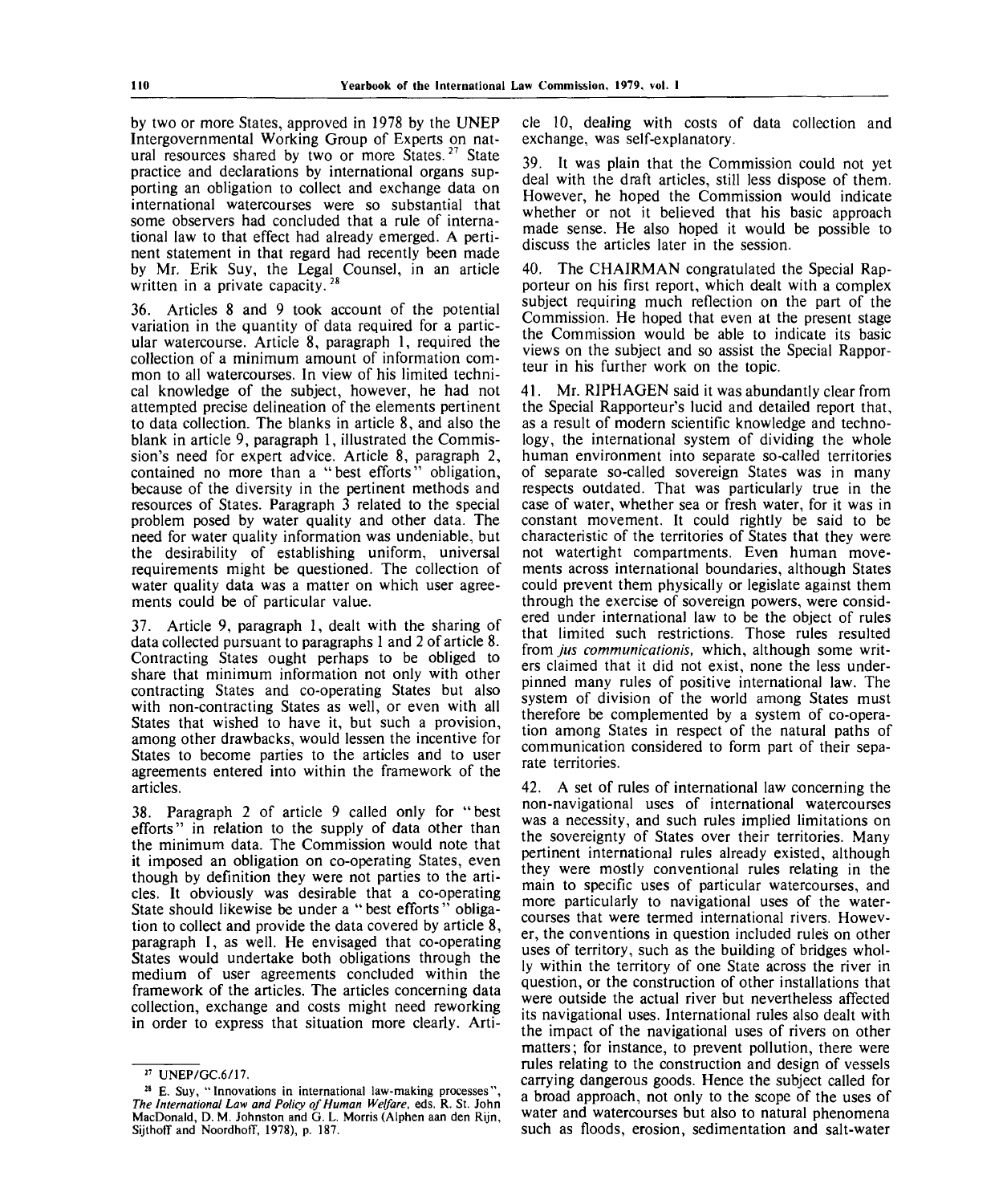intrusion. Nevertheless, any wide set of rules of general international law that the Commission might devise could serve only as a framework for more specific conventional rules to be established between the States most directly concerned.

43. The task of formulating such a framework was formidable; it had to include a careful analysis of the many existing conventional rules in order to deduce their common legal elements and distinguish the latter from purely organizational and regulatory matters.

44. The approach adopted by the Special Rapporteur in his draft articles was generally most acceptable, although a few questions obviously arose. The first concerned the relationship between the draft articles and the existing rules of general customary international law. Naturally, the draft was intended to form a convention, as was clear from the use of terms such as "State party to these articles", in article 4. Accordingly, the Commission should at some stage make it clear that the articles were without prejudice to the rules of general customary law relating to the uses of the water of international watercourses, since it was generally recognized that, under modern international law, a State did not enjoy complete freedom in determining the use of such water within its territory.

45. A similar question arose regarding the relationship between the draft articles and existing and future user agreements between States. In that context, the definitions of "user agreement" and "user State" for the purposes of the draft articles were particularly relevant. It was to be inferred from article 5 that the draft articles would apply only to user agreements to which at least one party was also a party to the articles, and only to future user agreements. It was therefore necessary to determine at some point the relationship between the draft articles and existing conventional rules of international law.

46. Article 6, paragraph 2, suggested that the draft articles would apply also to States that were not parties to the articles, provided they were parties to a user agreement. Those States would be third States in respect of the articles, and it had therefore to be determined whether or not that paragraph would be subject to the rules in articles 34 to 38 of the Vienna Convention. In his view, the situation regarding the uses of international watercourses was somewhat different from the situations envisaged in those articles. Nevertheless, if a user State entering into a user agreement with another user State in the knowledge that the latter was a party to the articles could be said to accept the application of the articles to itself in respect of matters not regulated by the agreement, the articles might be interpreted as codifying existing customary international law—a situation to which article 38 of the Vienna Convention applied. Such an interpretation could certainly be justified by the necessity for rules of international law to regulate the use of a shared natural resource such as an international watercourse, but the matter called for a less consensual approach than that of the Vienna Convention. Also, the contracting and co-operating States concerned would have to be user States in respect of one and the same international watercourse; if, by entering into a user agreement, they recognized that they shared a particular resource, it seemed right that the articles should apply to all of them, even if they were not all parties to the articles.

47. With regard to the definition of a user State in article 2, a State that made use of the water of an international watercourse was clearly a user State in relation to that watercourse, but it was legitimate to ask whether a State that used electricity generated in another State from the water of an international watercourse thus became a user State in respect of that international watercourse. A similar question was whether a State that used the water of an international watercourse solely for navigation could be regarded as a user State in respect of that watercourse. In some cases it obviously could, since it must bear the same obligations—for example, to refrain from pollution—as other States using the watercourse for navigational purposes. Yet in other cases it was clearly not a user State. Suitable wording would therefore have to be found to define the term " user State". A further point was that article 2 specified that a user State was one that contributed to and made use of water of an international watercourse, but he felt sure that the requirement that the State should contribute to the water of a watercourse was not intended to exclude downstream States from the category of user States. Nor did the definition in article 2 seem designed to exclude *a priori* a State in whose territory a watercourse originated but that did not actually use the water of that watercourse.

48. It would be most useful to hear the view of the Special Rapporteur on those matters.

49. Mr. SUCHARITKUL said that for the moment he would make a few preliminary remarks and not discuss in detail the articles presented in the illuminating report of the Special Rapporteur, to whom he was grateful for emphasizing the scientific and technical aspects of the problem.

50. The Commission's approach to the subject must obviously take account of the contributions of science. He therefore welcomed chapter IV of the report, on regulation of data collection and exchange, a matter that had created serious problems in the Committee for the co-ordination of investigations of the Lower Mekong basin. Another problem was that some rivers crossed the territories or formed the boundaries of many States, and in some instances downstream riparian States appeared to be at the mercy of upstream riparian States. It was therefore important to determine the status of countries in relation to a user agreement.

51. The non-navigational uses of international watercourses involved not only numerous technical problems relating to the harnessing of river resources but also many legal problems. As long ago as 1968, the United Nations had sponsored a Panel of Experts on the legal and institutional aspects of international water resources development. In South-East Asia, a num